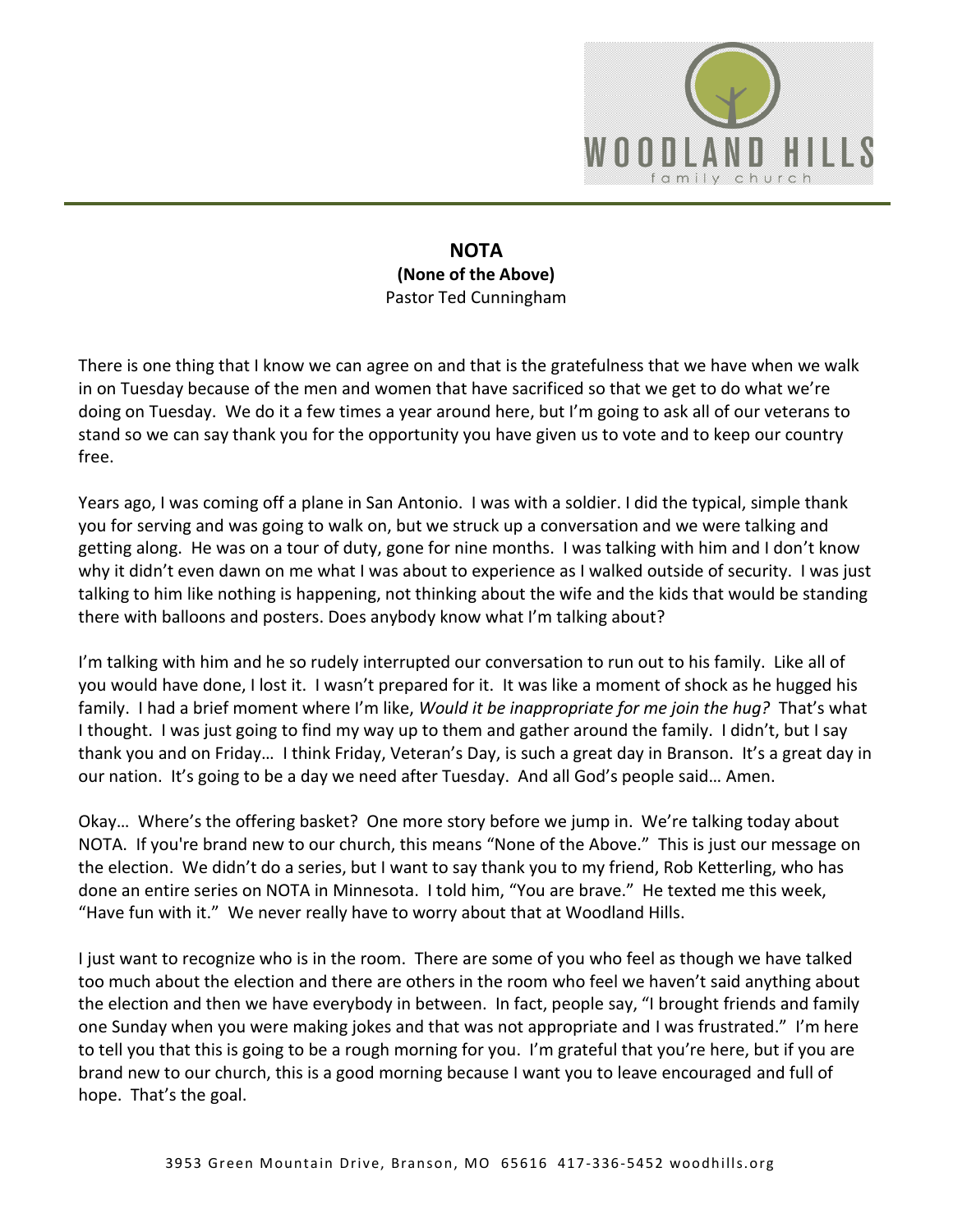No matter what happens on Tuesday, some of you are just frustrated and irritated and exhausted. Some of you have already voted. Some of you are not only supporting a candidate, you're gushing over a candidate. Some of you are excited. You're wanting this particular individual to get elected and you can't wait and you're hoping the poles are wrong and you're just going after it.

But, I think there are a lot of us in here, including myself, that think this is what election day is going to feel like. We are going to talk about what we know here in a moment, but I want to first talk about what we are feeling. This is what a lot of us will feel on Tuesday:

[Video plays] [www.youtube.com/watch?v=jkJR2LEihQY](http://www.youtube.com/watch?v=jkJR2LEihQY) So feel free to beat your head against the voting booth on Tuesday.

Joe White, who spoke here a few weeks ago, started Men at the Cross a few years ago. He would have guys come in and speak and encourage guys on men's discipleship. He had speakers from all over, from all denominations and all walks of life. He gave all of us a speaking agreement that we had to sign if we were going to be a part of Men at the Cross. He had one word picture in there that has just always stuck with me. He would say, "Listen, I want all of us to keep the ball in the middle of the fairway." That's because you can come in with your denominational preferences, your ideas, and the things you hold dear. But, what we're talking about and obviously, with Joe building a cross at this event, we were keeping it centered on Jesus. So, we are going to take the ball right up the middle.

My problem is, if you've ever golfed with me, you know that doesn't ever happen. I've never hit the ball straight up the middle and it's not an accident that I always go right. I'm just saying that I have a slice and I'm here to admit that to you today. I that hope at the end of the day, some of you who are longtime this or long-time that will just have your heart opened to what the Lord has to speak to you today. One of the deep convictions that I have is that I would never be one of those pastors that speaks and then you walk away saying, "I have no idea what he said. He was so trying to play all the different fields that I have no idea where he stands or what his convictions are."

Today, we are going to jump right into what we believe as a church, to what we hold true. As we do, I just want to be very clear. I've had three weeks to prepare for this message. I don't typically give a bibliography with my messages, but I have read everything that has come across my desk. You have sent me a lot. So, it's pastors from Church Swindoll to John McArthur, Tommy Nelson, Andy Stanley. There are pastors from San Diego and New York and even pastors from outside our country who are exhausted with our elections. I've watched sermon after sermon and I've dived into this.

I got to a place last week where I was pretty comfortable. Typically, we don't exhaust topics, but I almost feel like we exhausted this one a little bit because I wasn't hearing or reading anything new. And I don't know if you have this tendency… going back to the golf shot illustration. Pastors have a tendency to get into the weeds. Does anybody know what I'm talking about? Have you ever experienced that in a sermon? Have you ever listened to a sermon where we got out of the fairway and into the weeds? I'll answer that for you if you go here. Yes, you have. You have heard that often. My goal today is to stay out of the weeds. I heard some passionate pastors who I agree with on the essentials that spend a lot of time in sermons in the weeds. I said, "Lord, let me say out of the weeds."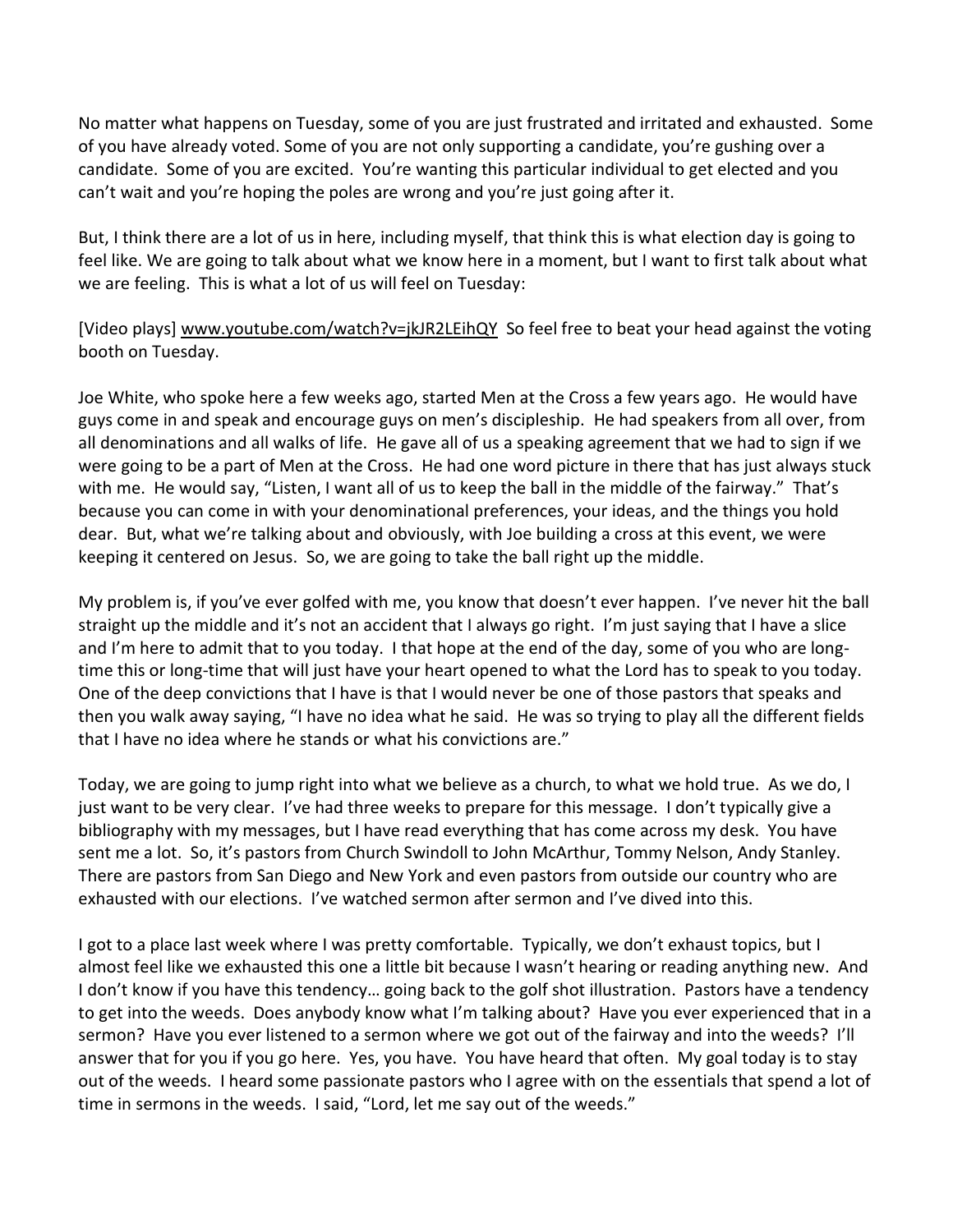I hope when we leave here today, you have an entire list of reasons why you vote, but I hope you keep the core of what we're talking about today, which is what we label as the essentials. At our church, we have two types of beliefs. We have essential beliefs and non-essential beliefs. The essential beliefs, we hold true and we do not change. The elders do not gather to figure out if we still hold these essential beliefs true. We do. These are from Christian orthodoxy, all the way back to the Nicene Creed. We hold these truths.

But, there are a lot of non-essentials that not all of us agree on. From the scripture, we interpret things differently. We've talked about it here. Wine, that would be in the non-essential category. We don't put that in the essential category. If you abstain, great. If you drink wine with moderation to bring glory to God, great. We're not going to divide a church over a non-essential like that.

We believe the Lord is returning; that is an essential belief. When he returns… We don't put a time table on that. Let me tell you something. For my whole life, I have believed in a pre-tribulational rapture. This election has caused me to doubt that just a little bit. Good, you got that joke. This is a smart group. Pre-tribulational means the Lord returns before the tribulation, just so we get that straight. I just want to make sure everybody knows that. And with the election, it feels like the tribulations. Anyway, we're going to do a whole other message on that some other time.

I can have a friend who we disagree on the non-essentials, but on the essentials, we hold true to those. Just so there are no questions and you don't leave here wondering what we believe, we are going to start with these essentials, and I'm only giving you four of them today. As I walk in on Tuesday, these are the four that I'm holding and this is why I'm voting for who I'm voting for.

**1. We believe life begins in the womb.** (Isaiah 44:24, Isaiah 64:8, Psalm 139:13-16, Jeremiah 1:5, Luke 1: 41, 44)

We do not have time to get into all of the passages today, but I've placed them there for home groups. I'm hoping that home groups will go through these this week. Even after the election, you may need to take some time to really dig into these. In my studies, I went to one I know. I haven't found an evangelical leader that goes against this. For Dr. James Dobson, founder of Focus on the Family, this is a single-issue election. It's not about economy for him. It's not about the second amendment. All of that for him is over here in the non-essentials. This is the single issue. He's very clear and I'm not telling you anything you can't find online. Dr. Dobson is voting for Donald Trump and Governor Pence because of this issue and it's because the Supreme Court is at stake. He places his endorsement there off of this single issue. Believers, we hold that life begins in the womb. To me, it's not even an issue of partial birth or late term abortion; it's just the issue of abortion. We believe life begins in the womb.

## **2. We believe marriage is between a man and a woman for a lifetime.** (Genesis 2:24, Matthew 19:4-6, Ephesians 5:22-33, Romans 1:26-27)

This is another issue that is at stake. The president will get to bring justices to the supreme court. The big one I studied this week… If you have seen the controversy of Jen Hatmaker and all of her books being pulled from Lifeway and all the different book stores because she came out against this… I don't know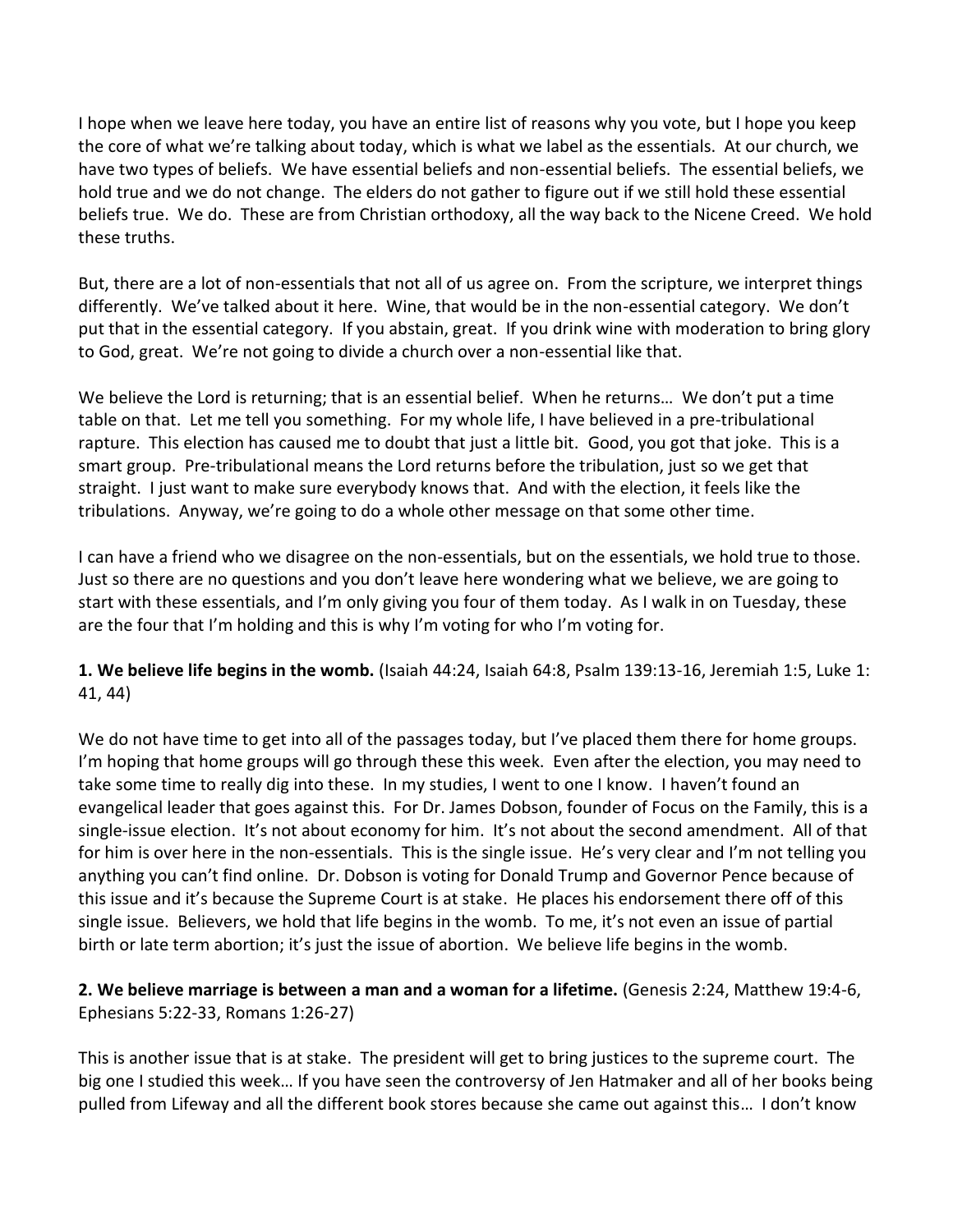many evangelical leaders coming out against this. Here's what I do know. We have a tone problem in the church today. We don't have a belief problem; we have a tone problem. I can stand up here, with love in my heart, and tell you that if you are a gay or lesbian in this place today, we believe Jesus is for everyone. We are glad you're here. We're thrilled that you're here.

Don't hear for a second that because I believe that biblical, New Testament marriage… Genesis 2: 24 says, *That is why a man leaves his father and mother and is united to his wife, and they become one flesh.* I can say that as Jesus repeated it in Matthew 12 and Paul repeats it in Ephesians 5. I can say that and at the very same time, say to any gay or lesbian in here… To anyone from the LGBT community, we are so thrilled that you are here today. We are glad that you are here today. I think the fact that I can hold to this is part of the struggle that we have. I think people in evangelical Christianity that are departing from this are departing for the purpose of tone. They don't like the anger that comes out, but I'm holding to this and I'm hoping that our supreme court will reverse the ridiculous decisions that have been made over the last several decades on point 1 and point 2.

## **3. We believe all men and women are created in the image of God and have intrinsic value.** (Genesis 1:26-27, Psalm 8:3-8, James 3:9)

This, to me, is super important because your lifestyle doesn't determine your value. We believe here that all of us are created in the image of God and this gives us automatic value. You have value no matter what your sin problem. What I've learned and have always held to… Again, we put the passage here for you to study on your own. …*as by one man sin entered into the world, and death by sin; and so death passed upon all men…*

Sin did not take away the created image of God in man. Sin marred the image of God in man, but it did not take away the image of God. The image of God is on every human being and this is inside the womb and outside of the womb. This is no matter what your skin color or your lifestyle, you're created in the image of God. Point 3 and Point 2 are hard for many to reconcile today. "Ted, you are declaring the lifestyle that I'm living in as sin." Yes, I am, through the scripture. "You're also saying I was created in the image of God and I have value." Yes. And I'm also saying number 4.

## **4. We believe Jesus is the way, the truth, and the life**. (John 14:6, Acts 4:12, 1 Timothy 2:5, Ephesians 2)

How do you walk into a voting booth with that? If you look at the candidates, you don't see them openly professing Jesus. It's very important. Jesus is the only way to the Father. No one comes to the Father except through Jesus. He is the truth. You and I don't get to determine truth. I get to stand up here and share some things that every now and then I go into the weeds. I want to be better as a pastor at getting out of the weeds and back into the fairway, but Jesus is the truth. I'm not the source of truth. The elders of this church are not the source of truth. Jesus is the source of truth. We find truth in him.

And, he is the life. You're like, "Okay, so wait a second. Ted, I am gay. I believe gay marriage is okay and you say it is wrong and it an abomination before God." Yes, I do. "You also say that I'm created in the image of God and have value." Yes. Adding all that up, here's what I'm also saying. You must confess your sin before God. There is but one mediator between God and man and it is the person of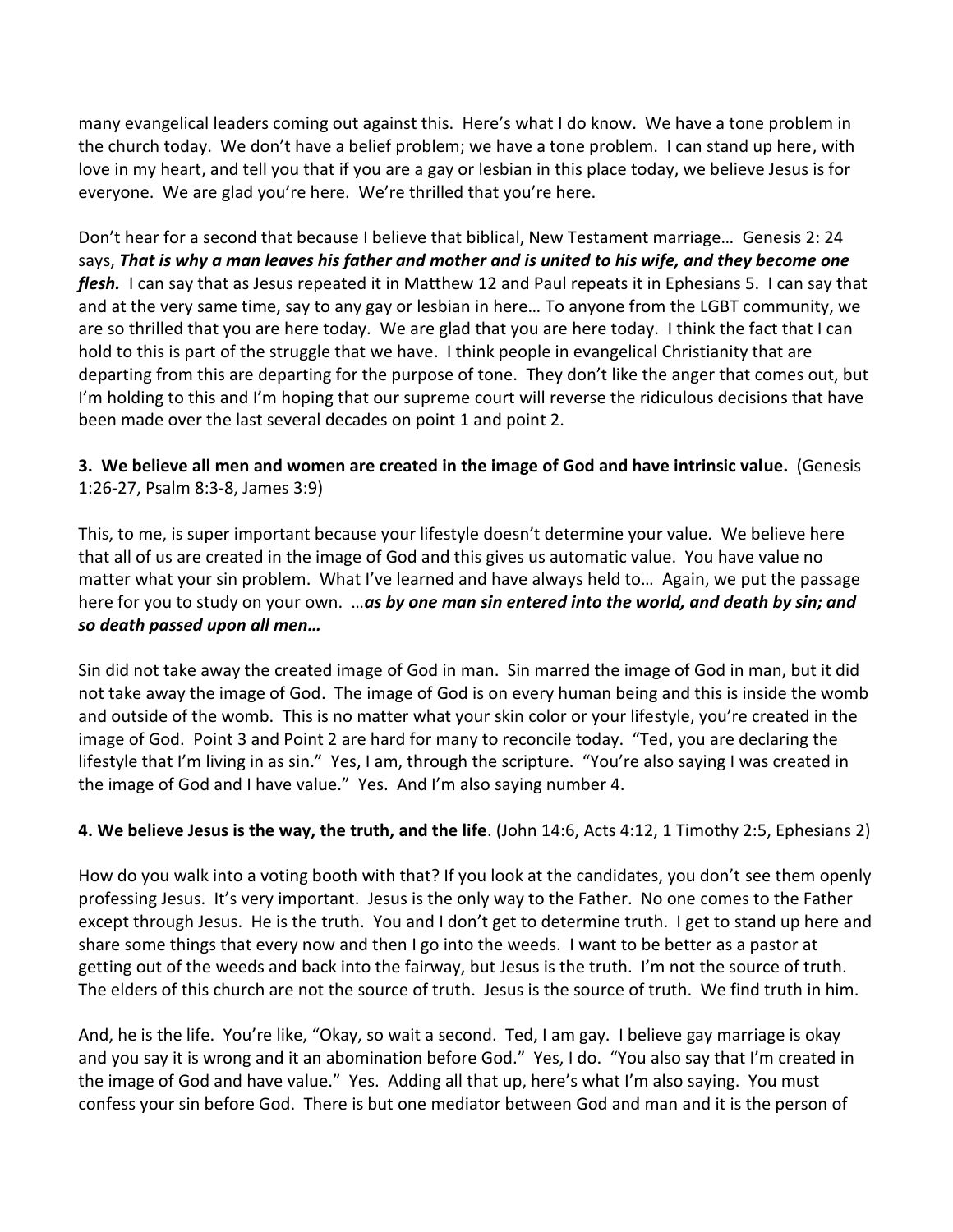Jesus Christ. And he stands between God and you. It's through his shed blood that you have redemption.

I've been prepared for people to walk out and I don't want you to be shaken by it. There are some of you who have seen it already and some of you… I just want to encourage you. I've sat through a lot of talks where I didn't agree with 100% of what was being said. I just want to encourage you to consider doing the same. I think we can do that.

We believe Jesus is the way, the truth, and the life and here's the problem. I'm taking these in and I want you to know I've also studied the 2016 Democratic Party Platform, July 21, 2016 and the Republican Party Platform, 2016. I did not make one cover more awesome than the other. That was not me. This was a pdf file that was printed. But I think it was no accident. Can I encourage some of you who are democrats because Grandma and Grandpa were democrats? This, written a couple of months ago, is not what your grandma and grandpa stood for.

Can I just say to you… And I'm going to be very careful with what I say here because I've had a lot of words in my mouth and I prayed, "Lord, give me the filter." And I'm not feeling it right now. So, I'm going to take a moment before my Father in heaven and ask for the filter because I want to tell you this very clearly. And I can give you the page numbers if you want. Small groups, I want to encourage you to spend more time in your Bible than you do in these platforms. But with what we just shared that we said we believe, this Democratic Platform stands in direct opposition to that.

Last night, I saw a Tweet from Franklin Graham. This isn't about democrat or republican. I wish I could say that, but that's not true. If you want to look at the two, these are worldviews. These are two completely different ways of looking at the world. I've never said it this strong before in front of this church. Honestly, its why I've been developing my comedy career to have something to fall back on when this goes bad. I just want to encourage you. When you go in... You're struggling right now, but don't look at these as just platforms. They are worldviews.

My friends in the Assemblies of God and my friends in the Southern Baptist Convention gather every year at a convention just like the political parties. For the sake of this morning, I'm sticking with just talking about the two political parties, but the Assemblies of God and the Southern Baptist and the other denominations gather every year like the political parties gather every four years. It's not just to nominate a candidate; it's to sit down and say, "What do we believe?" These platforms have come out of those meetings this summer. Many of it is just addendums and changes and edits, but these are two opposite worldviews. You can read this and stay out of the weeds. You don't have to get into the economic policies or the Second Amendment and all that, but you can find out clearly what they believe about marriage and family…

I think here is the issue and I think all of us can agree on this. Evangelical Christians are deeply divided over the character of the candidate, but we are united around the essential beliefs. I haven't met anyone… Christian leaders are all over the map when it comes to this candidate. I have friends that I've watched… I had the opportunity to gather with 50 Southern Baptists. They gathered in a room and asked me to be a part of it. I just sat in the corner. I didn't say anything. There were pastors of large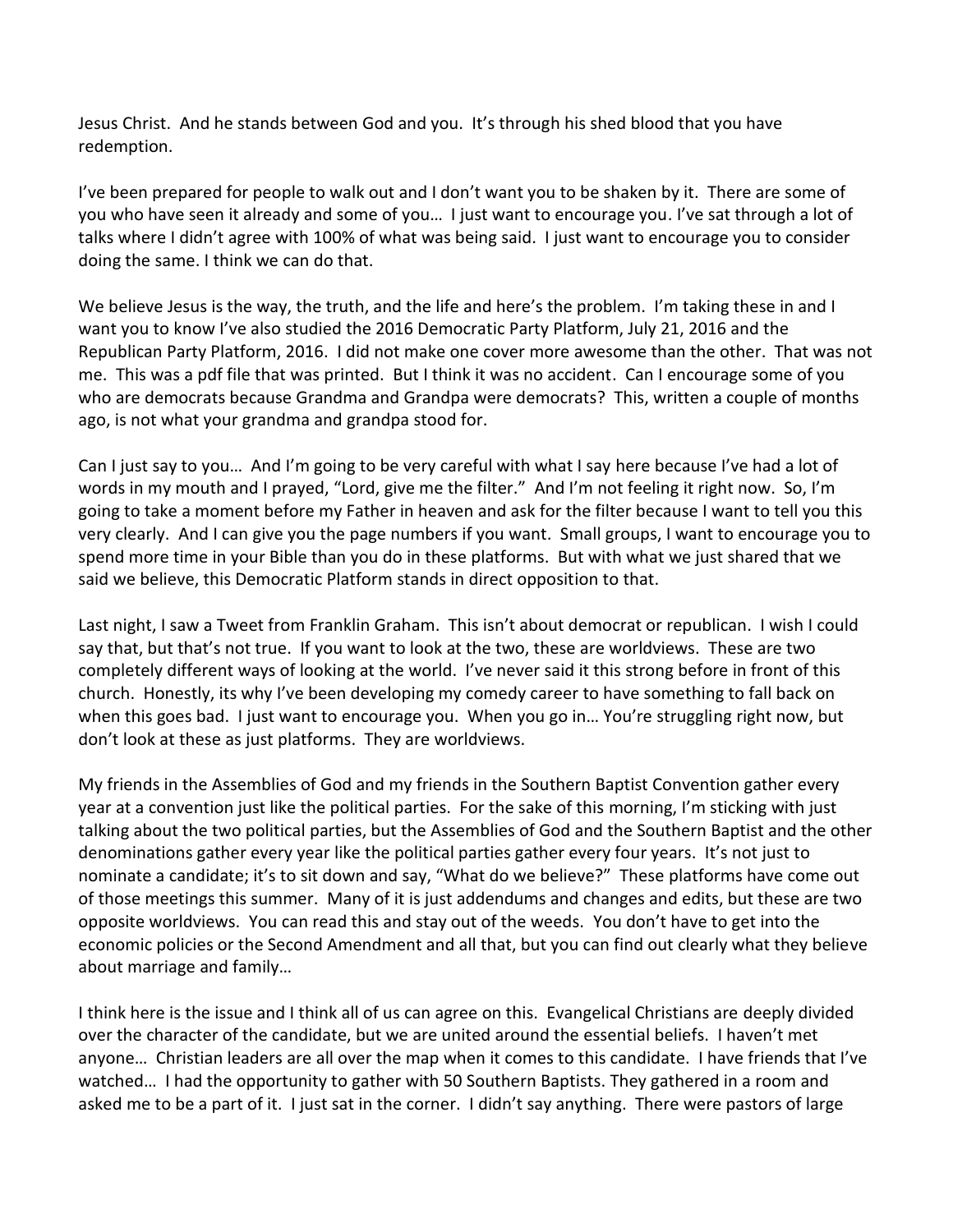Baptist churches. When they talked about LGBT, it was kind of down here and when they talked about the marriage and family, it was down here. When they got into the elections, the energy in the room went way up. For an hour and a half, these pastors were going at each other and I'm just sitting there the whole time going, *Wow, this is exciting*.

I had the opportunity that night to do comedy for those 50 pastors and their spouses. I'm like, "Thank you, Lord Jesus. You couldn't bring me a better opportunity." I just did normal comedy and at the end I said to them, "I'm going to tell you this right now. Our nation…" I'm looking at statesmen of the Southern Baptist Convention. I said, "Listen, our nation… I have as much of a desire to see revival in our nation as you do. I want to see the Lord do something great in this nation. I have that passion, but I have to tell you guys something." This is after we were laughing for 30 minutes. I end with this, "It's never going to happen until you guys get as excited about marriage and family as you do about this election in November." And then I said, "And that is how you kill a comedy show." And I handed the microphone to the person and I walked off the stage as fast as I could.

It's because they were divided over the character of the candidate and I just want to pause for just a second. We can't start saying, follower of Jesus, that the character is not important. Character is very important. This is what we teach our kids, isn't it? I want my kids to understand character is important. And in leadership, we are doubly accountable. I've had some of you come at me saying, "We're not electing a pastor; we're electing a president!" I said, "But don't for a second diminish the role of character."

I have to be honest with you. Yes, we have candidates that are going at each other and they both claim to take high roads, or one does, and I'm thinking, *I'm watching the ads like everybody else in the United States; there's nobody taking any high roads.* I am praying for one to learn, shall he be elected, to bridle his tongue. I know that's wearing you out, but we have essentials. I just want to encourage some of you that are frustrated and exhausted. You're like, "I just want to be open minded." Let me just remind you of this. **Don't be so open minded that your brain falls out**. Learn, study, read.

You're like "Ted, we're a democracy." We are a democracy and that's a good thing. We get to vote and we get to decide. Yes, we do. But, I'm going to remind you of something Pastor Tommy Nelson said. If you don't know Tommy Nelson, he's kind of the middle ground between C.S. Lewis and John Wayne. If you were to put those two people together, that's Pastor Tommy Nelson and here's what he said. "*51% can be just as terrible a tyrant when they are misinformed and immoral."* And this is what we are dealing with today.

I'll remind you when it comes to the character of an individual, when it comes to the division that we have around a person, we need to go back to the beliefs and here's why. **Our children are watching and listening**. We believe at Woodland Hills Family Church that our children see everything we do, hear everything we say, forget nothing, and then they repeat. What are they seeing in you right now? What are they seeing in me?

I'll just give you a personal story I've asked the Lord to work on in me, unrelated to the election. I understand the need, even at 42 years old… I'm a Gen X pastor and I know a lot of… In Branson, this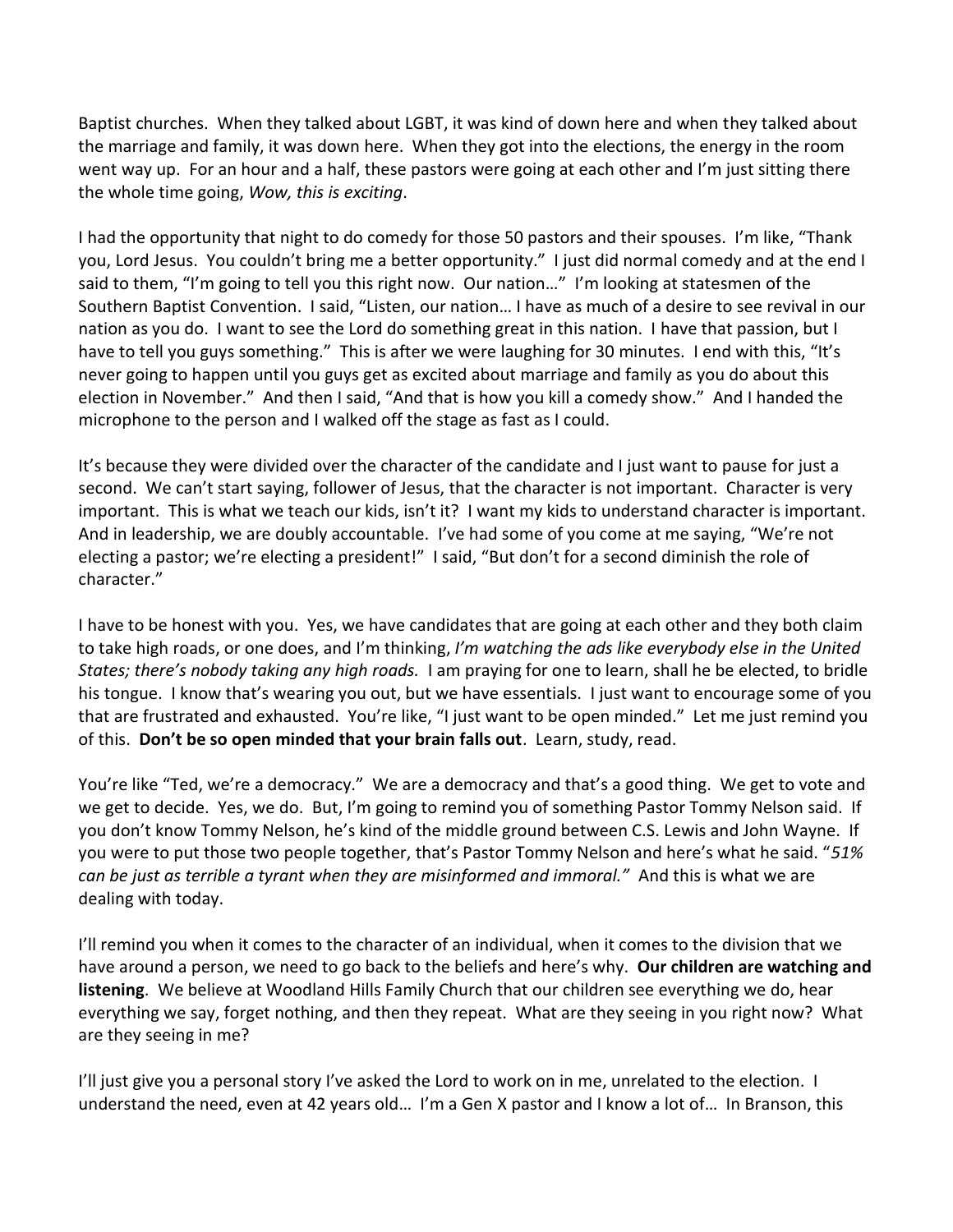isn't going to make sense to a lot of you, but if you look at church culture around the nation, it makes total sense. My job right now is to be considering and thinking through and planning for the person who will take my place. You understand that. I think that is stewardship, that's leadership; I'm supposed to be doing that. Now, the generation behind me is what we call the Millennial generation and sometimes they exhaust me. I've shared that very openly up here because we think from two completely different worlds.

I must be talking about it enough with Amy and processing through it enough when I talk about conversation about leadership and all that in the church. I'm always talking about how we come from two completely different worlds. I'm a Gen X pastor, but probably have more Ron Cunningham baby boomer tendencies in me. I probably lean more boomer than even Xer. But I must have been saying so much over the course of the week that when Carson and I were having a conversation… Carson is my 11-year-old. He came up to me and goes, "Dad, I know you would be totally disappointed if one day I turned out to be a millennial." Millennials, don't get mad at me. Lighten up Millennials. I had to tell him, "Technically, Carson, you can't be a millennial. You don't fit in the year bracket."

But, Amy said, "I told you that you have to stop making fun of them because they don't like being made fun of." But I forgot that in conversations we're just having around the home, our children are watching and they're listening and then they are developing their world beliefs.

That's why Pastor Andy Stanley says this. I wish I could share all the quotes with you that I picked up, but these are the ones that struck a chord with what we are talking about.

*"Many of you have grown weary and have lost heart and the reason is you have fixed your eyes on a political system, you have fixed your eyes on a political leader, you have fixed your eyes on the good ol' days, you have fixed your eyes on the economy, and you are growing wearing and you need to knock it off! And I'll tell you why – you are scaring the children."*

As we close out our time, let's really understand the scripture when it comes to what our role in government is. **We are not the first nation to prioritize man's leadership over God's authority.** Democrat or republican. We are not the first nation to do this. Israel went without a king for the first thousand years of their history. Why? It's because God was the one who would direct them. God was the one who would guide them. God was the one who would provide for them. God was the one taking care of them, but that wasn't good enough for them. And in their rebellious hearts, in their sin… The sin was not a king. That was part of God's plan because Jesus came from the royal line of David. That's another message that fits somewhere with the pre-tribulational message. The sin on behalf of the Nation of Israel was that they plainly rejected God as their authority.

We read this in 1 Samuel 8: 7, *…they have rejected Me from being king over them.* So, the question that's been posed through scripture and that we have today and some of you are struggling with right now is this: "How do I be a citizen of heaven and a citizen of the United States?"

If you have your Bibles, turn to Romans 13. In Romans 13, the Apostle Paul is going to share how you can be a citizen of heaven and a citizen in Rome. He's going to give a clear tutorial on government. Not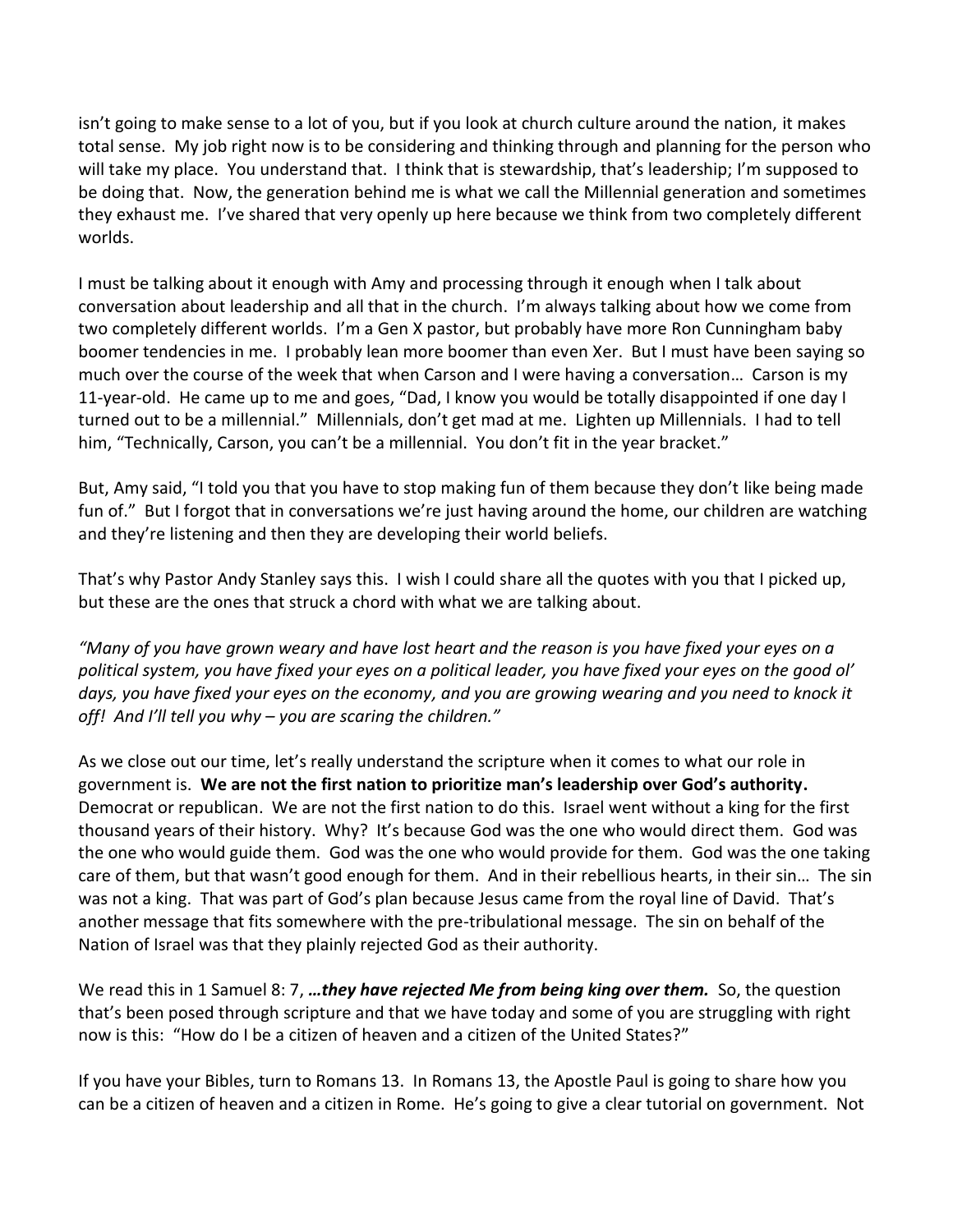on an elected leader, but on government and the role of government and your role as a citizen within a government.

Here's what he says in Verse 1, *[1](http://www.studylight.org/desk/?q=ro%2013:1&t1=en_niv&sr=1) Let everyone be subject to the governing authorities, for there is no authority except that which God has established.* So, government has been ordained by God, it's been established by God Almighty. *The authorities that exist have been established by God.* Now, he is speaking to the Romans, to people who are subjects under one of the most evil emperors of all time, Nero, who cruelly persecuted Christians. And he's telling Christians to subject themselves to this authority, to submit to this authority. Even when the authority is evil, submit to it because here is the role of government. When I share this, some of you are going to be like, "I wish we would follow that." Me too.

 *[2](http://www.studylight.org/desk/?q=ro%2013:2&t1=en_niv&sr=1) Consequently, whoever rebels against the authority is rebelling against what God has instituted, and those who do so will bring judgment on themselves. [3](http://www.studylight.org/desk/?q=ro%2013:3&t1=en_niv&sr=1) For rulers hold no terror for those who do right, but for those who do wrong.* It's the job of government to punish evil and promote good. That's the role of government. It's that simple. If you were to boil it down, it's punish evil, promote good.

*Do you want to be free from fear of the one in authority? Then do what is right...* **Be a law-abiding** citizen. Go 35 miles per hour as you pass Shoji Tabuchi and Imax. If you want to subject to the authorities of this town and of this community, you do what is right. How many of you, when you pass a police officer, your heart starts racing? That's because you are a pagan. If you're not speeding, you shouldn't be concerned. That's humorous, but that's truly what Paul is saying. If you're doing the right thing, you shouldn't have any fear because the role of the authorities is simply to promote good and punish evil.

*…and you will be commended. [4](http://www.studylight.org/desk/?q=ro%2013:4&t1=en_niv&sr=1) For the one in authority is God's servant for your good. But if you do wrong, be afraid, for rulers do not bear the sword…* The common practice in Rome was capital punishment. It was decapitation. It was how they took you out. …*for no reason.* They bear the sword for capital punishment and to wage war, to protect the citizens within a community from those in the community and from those outside the community. The sword has been given to the government. It hasn't been given to you or I or to the church; it's been given to the government. The authority that has been established by God has the right to punish evil.

*They are God's servants, agents of wrath…* The next time you see a police officer, thank him for being a servant of God and an agent of wrath. Stop calling them cops. They are agents of wrath. They have guns and they have Tasers. They are ready to go. Those who protect us in the military, they are servants of God and agents of wrath. They are called, their duty, their job is to promote good and punish evil. …*to bring punishment on the wrongdoer.* 

*[5](http://www.studylight.org/desk/?q=ro%2013:5&t1=en_niv&sr=1) Therefore…* Because that is the role of government, let's look at the role of the citizen. *…it is necessary to submit to the authorities, not only because of possible punishment but also as a matter of conscience.* Just doing the right thing.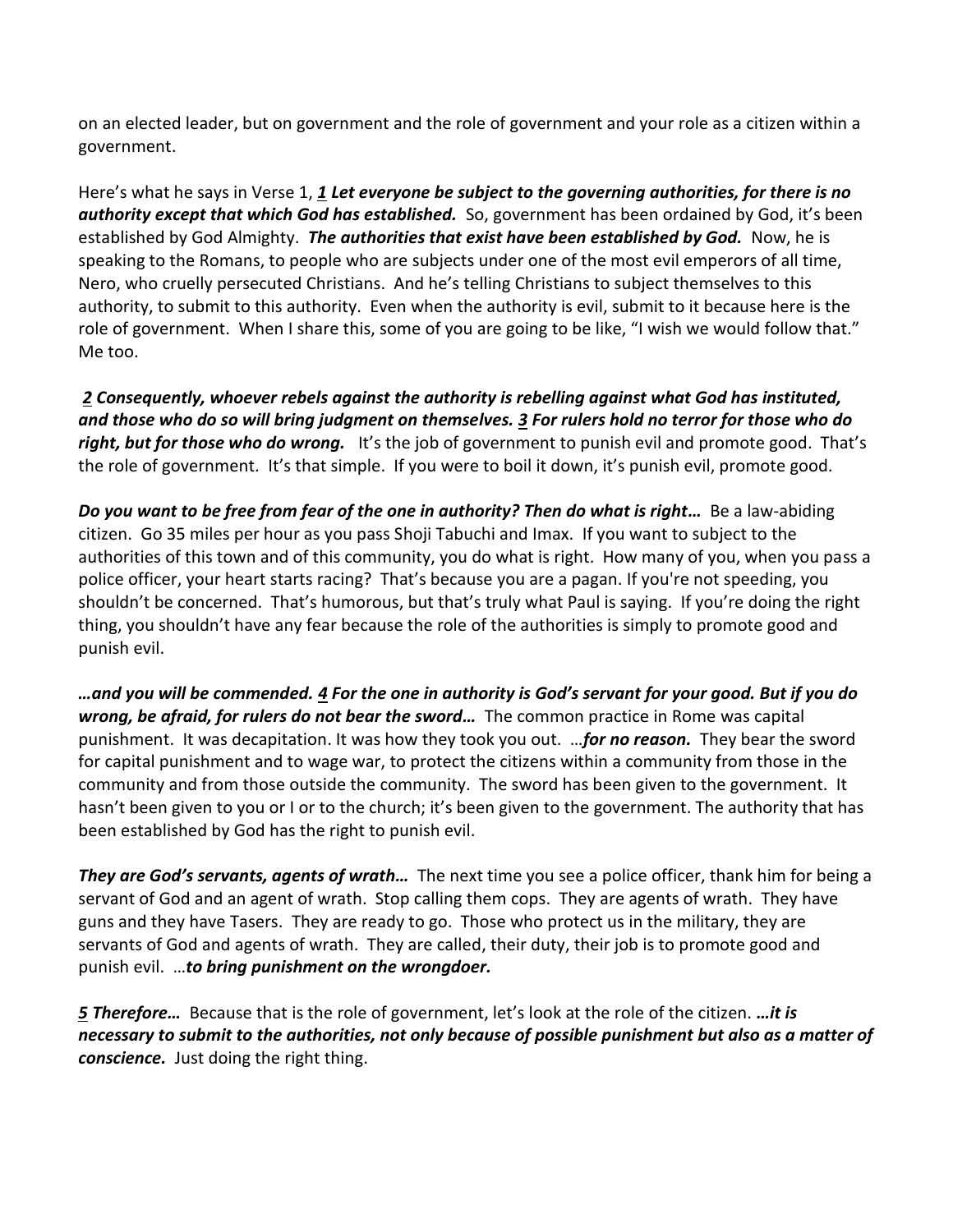Now you're going to love Verse 6. In this next few months and into the beginning of the year, I want you to go to Romans 13: 6 where it says, *[6](http://www.studylight.org/desk/?q=ro%2013:6&t1=en_niv&sr=1) This is also why you pay taxes…* That's Verses 1 – 5. You're paying your taxes so we can have a military that promotes good and punishes evil. You're paying your taxes so we can have a police force that can protect you.

The job of government is not to create jobs. The job of government is to protect all of you in here who has created jobs. So, if people in this town are criminal and coming after your business and they are going to steal from you, it's the job of government to keep that from happening or to punish someone once it has happened. If you are doing something illegal in your business and making the competition unfair for other people in the town, if you're doing something illegal and not paying your taxes so you can offer your goods and services for a lower price, that should be punished.

Again, it's not the job of the government to create a job; it's the job of the government to protect those who are creating jobs. I know some of you want me to go on a whole long message on that one right there, but I'm not going to. We are going to stick with the big ideas today. …*for the authorities are God's servants, who give their full time to governing. [7](http://www.studylight.org/desk/?q=ro%2013:7&t1=en_niv&sr=1) Give to everyone what you owe them: If you owe taxes, pay taxes…* Let me say that again because some of you aren't with me on this point at all. So, give to everyone what you owe them. *…if revenue, then revenue; if respect, then respect; if honor, then honor.* This is the role of a citizen. Pay your taxes. Be part of our government. Be part of our system. Don't back out and be like "Nope, I'm a follower of Jesus. I'm going to write in Jesus." Please don't write in Jesus on Tuesday. Come on.

The Apostle Paul then tells young Timothy there's something else we need to do and I hope we are all doing this right here. *[1](http://www.studylight.org/desk/?q=1ti%202:1&t1=en_niv&sr=1) I urge, then, first of all, that petitions, prayers, intercession and thanksgiving be made for all people— [2](http://www.studylight.org/desk/?q=1ti%202:2&t1=en_niv&sr=1) for kings and all those in authority…* Whoever is elected on Tuesday, I hope the moment you find out who it is that will be our president in 2017, you will hit your knees and begin praying immediately. *…that we may live peaceful and quiet lives in all godliness and holiness.* 1 Timothy 2

To end our time with hope and to end our time with unity, we're going to take the Lord's Supper. I'm going to ask you to prepare the elements. As you prepare the elements this morning, I'm going to ask that you just listen. Don't turn to Psalm 146, but in Psalm 146… This Psalm has been of such great encouragement to me over the last couple of weeks. I don't know how many times I read it over the last couple of weeks, but every time I read it, it just fills me up more and more and charged me up to say "I'm not going to be a parent that scares my children."

I want to read all of Psalm 146 for you and I hope that you read it today and tomorrow and Tuesday before you go in to vote. If you've already voted, I'm going to encourage you to begin praying now through Tuesday and then after Tuesday. Fill yourself with hope.

Psalm 146 – *[1](http://www.studylight.org/desk/?q=ps%20146:1&t1=en_niv&sr=1) Praise the Lord. Praise the Lord, my soul. [2](http://www.studylight.org/desk/?q=ps%20146:2&t1=en_niv&sr=1) I will praise the Lord all my life; I will sing praise to my God as long as I live. [3](http://www.studylight.org/desk/?q=ps%20146:3&t1=en_niv&sr=1) Do not put your trust in princes, in human beings, who cannot save. [4](http://www.studylight.org/desk/?q=ps%20146:4&t1=en_niv&sr=1) When their spirit departs, they return to the ground; on that very day their plans come to nothing.*